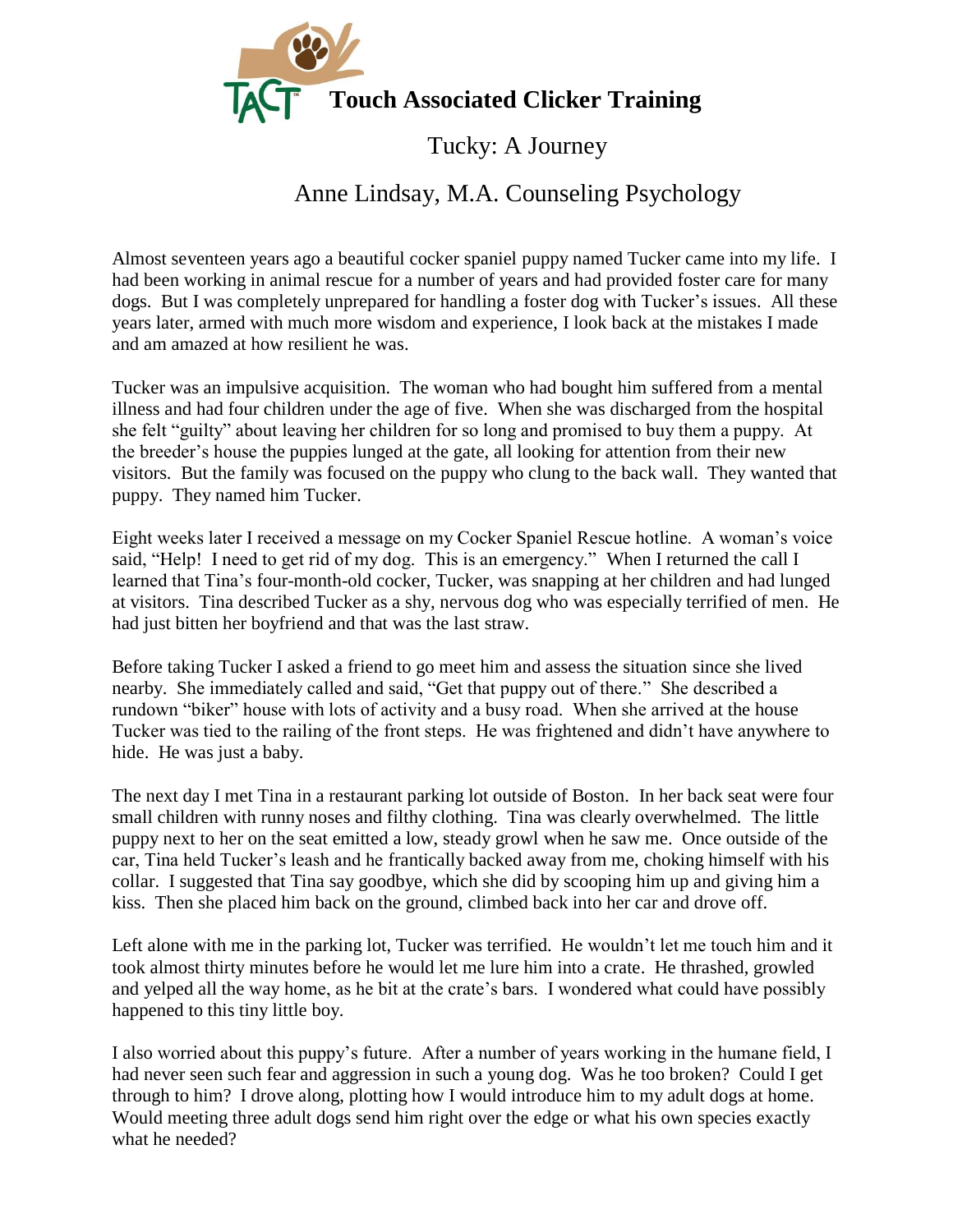When we entered the house and Tucker saw the "big dogs" he frantically tried to climb my leg. I picked him up and our bonding had begun. He whimpered and clung to me. He was simply a terrified little baby who was trying to figure out a scary new world.

Over the next few weeks Tucky slowly became acclimated to the house but any little thing could send him into hysteria. He jumped at the smallest movement. He ran out of a room at anything that was new or strange for him. When I tried to leave him he would freak out and it was very clear that he was terrified of everything, including being left behind. His fears were beyond reason and I knew that he and I were going to be joined at the hip for quite some time. Consistency and predictability would provide the foundation for his trust.

So I worked with Tucker. And I learned on the job. I spread books out on my bed at night and pored through the chapters, trying to find the remedy for his various problems. It was a lonely time because some of my friends and family didn't share my passion for troubled dogs. They made comments and judgments, suggesting that I would always be single if I continued to take in difficult dogs. I will admit that my world may seem a bit excessive to the ordinary person who simply likes dogs. But I have been doing this work for over twenty years and the rewards are what keep me going. And over the years people who matter to me have realized that I am not a crazy lunatic, but that I just happen to love dogs and having them around is a natural, normal part of my life.

I knew I had a tough case and I had made a commitment to see Tucky through to the other side. I had my work cut out for me.

Tucker's past was a puzzle with many missing pieces. I would never know what went into creating such a frightened little puppy. But I set about trying to figure out ways to help him. We worked for over six months on his separation anxiety. It was a long, grueling process and it was not always easy keeping my spirits up. Many, many times I wondered if we would ever get to the other side. I sometimes questioned whether I was the right person for him and whether I was even choosing the right interventions. But we trudged on. Imagine my relief and delight one day when I left Tucky inside, took the baby monitor outside and for the first time heard nothing from Tucky on the other end. I sat on my front stoop and wept.

In an effort to desensitize Tucky, I took him on short, safe walks, praising him and giving him treats all the way. This was before clicker training was a common practice so it was a long, hard process. But slowly Tucky started to gain confidence. I did the same desensitization process with him when it came to his fear of men. That was a much longer project but eventually he was able to be in a room with men without freaking out.

After a couple years of working with him he appeared to be "normal" but his fears still ruled his life. On many occasions he expressed his anal glands because he was so frightened. Trucks would bump and bang down the road in front of the house. Tucky would panic and fly from the room. In the house he would sometimes stand tentatively in the doorway, his body in the hallway and his head peeking around the corner, poised for flight. Flight from what, I would ask myself? What could be so scary? I have to admit that in the early years I sometimes wondered if keeping him alive was the right thing to do.